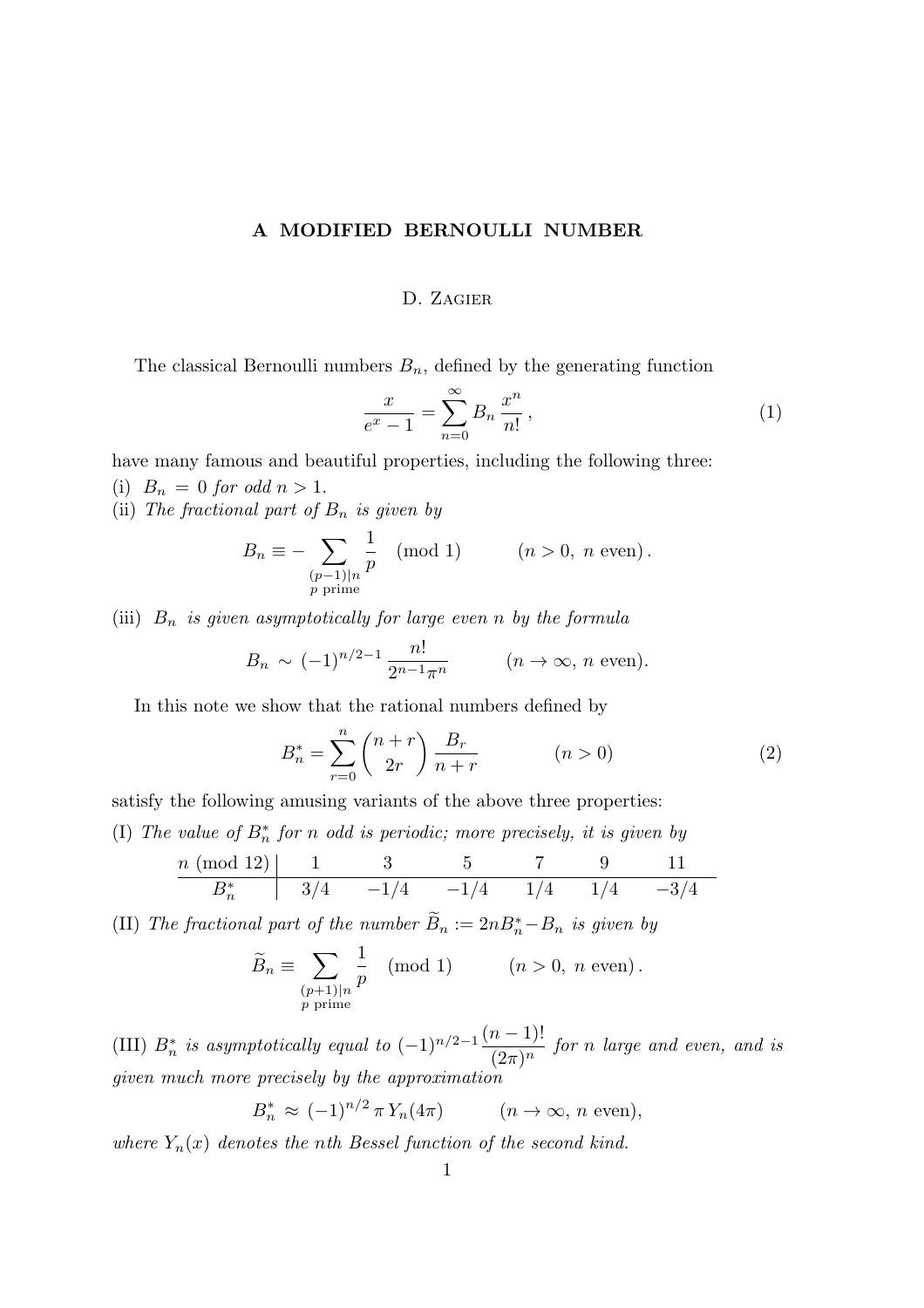The proofs of  $(I)$ – $(III)$  will be given in the next three sections, after which we will give the statement and proof of a fourth property, an exact formula for  $B_n^*$  refining the asymptotic formula (III). The proofs, especially those of (I) and (II), are quite fun and the reader is invited to try to find them him/herself before proceeding.

We end the introduction with a small table of the numbers  $B_n^*$  and  $\tilde{B}_n$ .

| $\, n \,$         |    |               |            |            |           |             |                 |                 |                     |                   |
|-------------------|----|---------------|------------|------------|-----------|-------------|-----------------|-----------------|---------------------|-------------------|
| D*<br>$\nu_n$     | 24 | 97<br>"<br>80 | 29<br>126C | 451<br>120 | 65<br>264 | 6571        | K71<br>312      | 181613<br>38080 | 23663513<br>1220940 | 10188203<br>83600 |
| $\sim$<br>$\nu_n$ |    | υ             |            | 136<br>21  |           | 4249<br>330 | 651<br>12<br>ΙU | 3056            | 109269<br>.70       | 247700<br>57      |

**Proof of (I).** Instead of using the familiar generating function (1), we represent the Bernoulli numbers by the generating function

$$
F(x) = \sum_{r=1}^{\infty} \frac{B_r}{r} x^r \in \mathbb{Q}[[x]].
$$

This formal power series does not converge anywhere, but occurs in the asymptotic formula

$$
\frac{\Gamma'(X)}{\Gamma(X)} \sim \log X - \frac{1}{X} - F(\frac{1}{X}) \qquad (X \to \infty)
$$

for the logarithmic derivative of the gamma function, and the functional equation  $\Gamma(X+1) = X\Gamma(X)$  of the gamma function implies the functional equation

$$
F(\frac{x}{1-x}) = F(x) + x + \log(1-x) \in \mathbb{Q}[[x]]
$$
 (3)

of the power series  $F$ . An elementary proof of  $(3)$ , or of the equivalent but simpler functional equation  $G\left(\frac{x}{1}\right)$  $\frac{1-x}{\Gamma}$  $= G(x) - x^2$  for the simpler power series  $G(x) =$  $\sum_{r=0}^{\infty} B_r x^{r+1} = x + x^2 \overline{F'(x)}$ , can be obtained by noting that either one of these  $\frac{1}{2}$  functional equations is equivalent to the standard recursion formula

$$
\sum_{k=0}^{n-1} \binom{n}{k} B_k = 0 \qquad (n > 1)
$$
 (4)

for the Bernoulli numbers, which is in turn an easy restatement of the definition (1).

Now introduce a new power series  $F_{\lambda}(x)$ , depending on a parameter  $\lambda$ , by

$$
F_{\lambda}(x) = F(\frac{x}{1 - \lambda x + x^2}) - \log(1 - \lambda x + x^2) \in \mathbb{Q}[[x]].
$$

For  $\lambda = 2$  this specializes to

$$
F_2(x) = \sum_{r=1}^{\infty} \frac{B_r}{r} \frac{x^r}{(1-x)^{2r}} - 2\log(1-x) = 2\sum_{n=1}^{\infty} B_n^* x^n.
$$
 (5)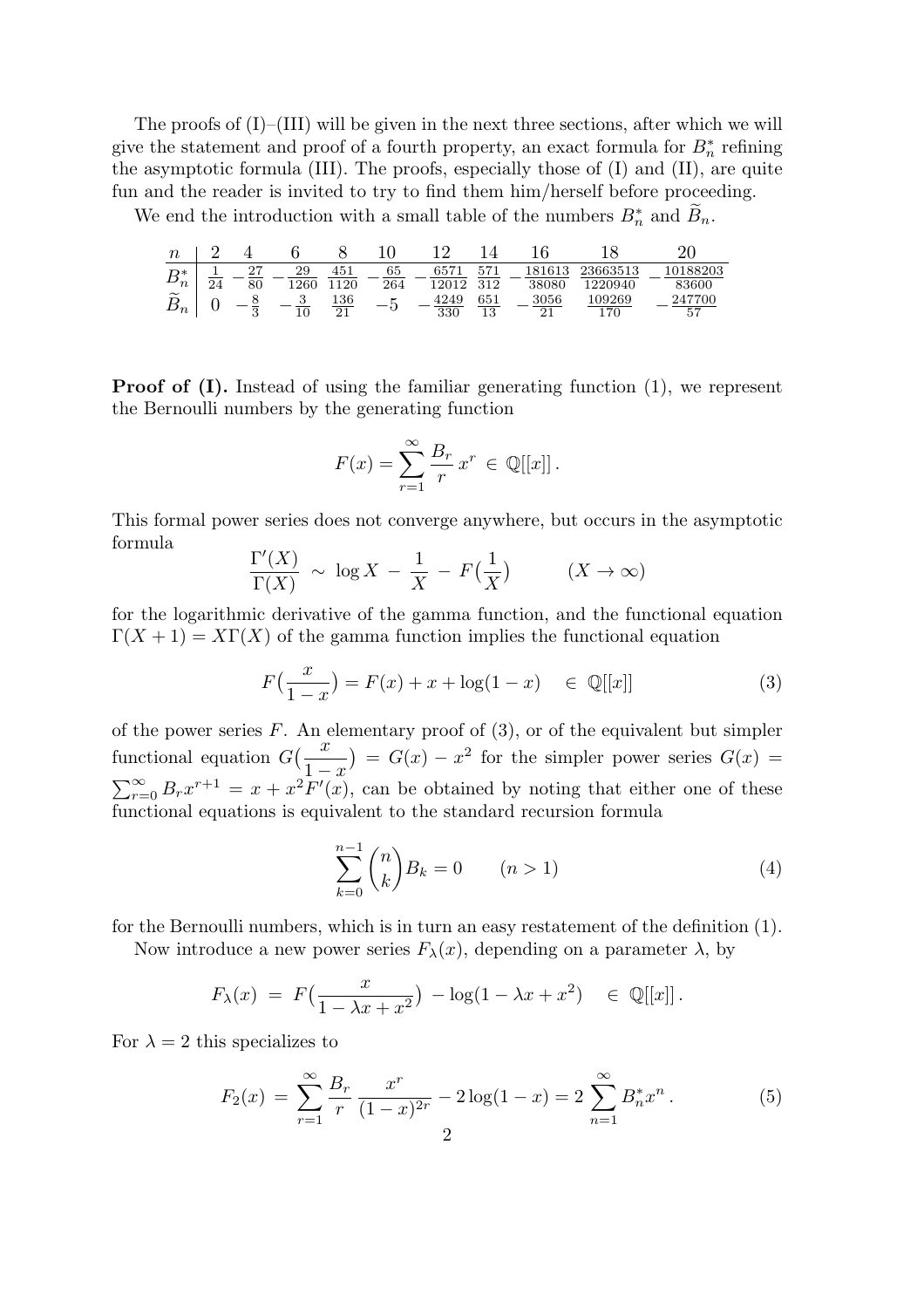On the other hand, the functional equation (3) together with the symmetry property  $F(-x) = F(x) + x$ , which is a restatement of (i), give the functional equations

$$
F_{\lambda+1}(x) = F_{\lambda}(x) + \frac{x}{1 - \lambda x + x^2} = F_{-\lambda}(-x)
$$

for the power series  $F_{\lambda}$ . We deduce

$$
F_2(x) - F_2(-x) = (F_2(x) - F_1(x)) + (F_1(x) - F_0(x)) + (F_0(x) - F_{-1}(x))
$$
  
= 
$$
\frac{x}{1 - x + x^2} + \frac{x}{1 + x^2} + \frac{x}{1 + x + x^2} = \frac{3x - x^3 - x^5 + x^7 + x^9 - 3x^{11}}{1 - x^{12}}.
$$

Statement (I) follows.

**Proof of (II).** Rather surprisingly, this property is a consequence of the analogous property (ii) for the usual Bernoulli numbers, the divisibility by  $p-1$  being metamorphosed into the divisibility by  $p + 1$  by the magic of generating functions. We begin by rewriting the definition of  $B_n$  as

$$
\widetilde{B}_n = \sum_{r=0}^{n-1} \frac{(n+r) + (n-r)}{n+r} \binom{n+r}{2r} B_r = \beta_n + \beta_{n-1} - B_n, \tag{6}
$$

where

$$
\beta_n = \sum_{r=0}^n \binom{n+r}{2r} B_r \qquad (n \ge 0).
$$

Fix a prime p. We want to show that  $p\widetilde{B}_n$  is p-integral for all n and is congruent to 1 mod p if  $p + 1$  divides n and to 0 otherwise. We suppose that  $p > 2$ . (The case  $p = 2$  is similar but easier.) By (ii) we know that  $pB_r$  is p-integral and is congruent to  $-1$  mod p if  $p-1$  divides  $r > 0$  and to 0 otherwise. Equation (6) then immediately gives the *p*-integrality of  $p\widetilde{B}_n$  and the congruence

$$
p\widetilde{B}_n \equiv -\gamma_n - \gamma_{n-1} + \begin{cases} 1 & \text{if } (p-1)|n \\ 0 & \text{otherwise} \end{cases}
$$
 (7)

.

(here and from now on all congruences are modulo  $p$ ), where

$$
\gamma_n = \sum_{r>0, (p-1)|r} \binom{n+r}{2r}.
$$

As usual, we use generating functions. From the definition of  $\gamma_n$  we have

$$
\sum_{n=0}^{\infty} \gamma_n x^n = \sum_{r>0, (p-1)|r} \frac{x^r}{(1-x)^{2r+1}} = \frac{x^{p-1}}{(1-x)^{2p-1} - x^{p-1}(1-x)}
$$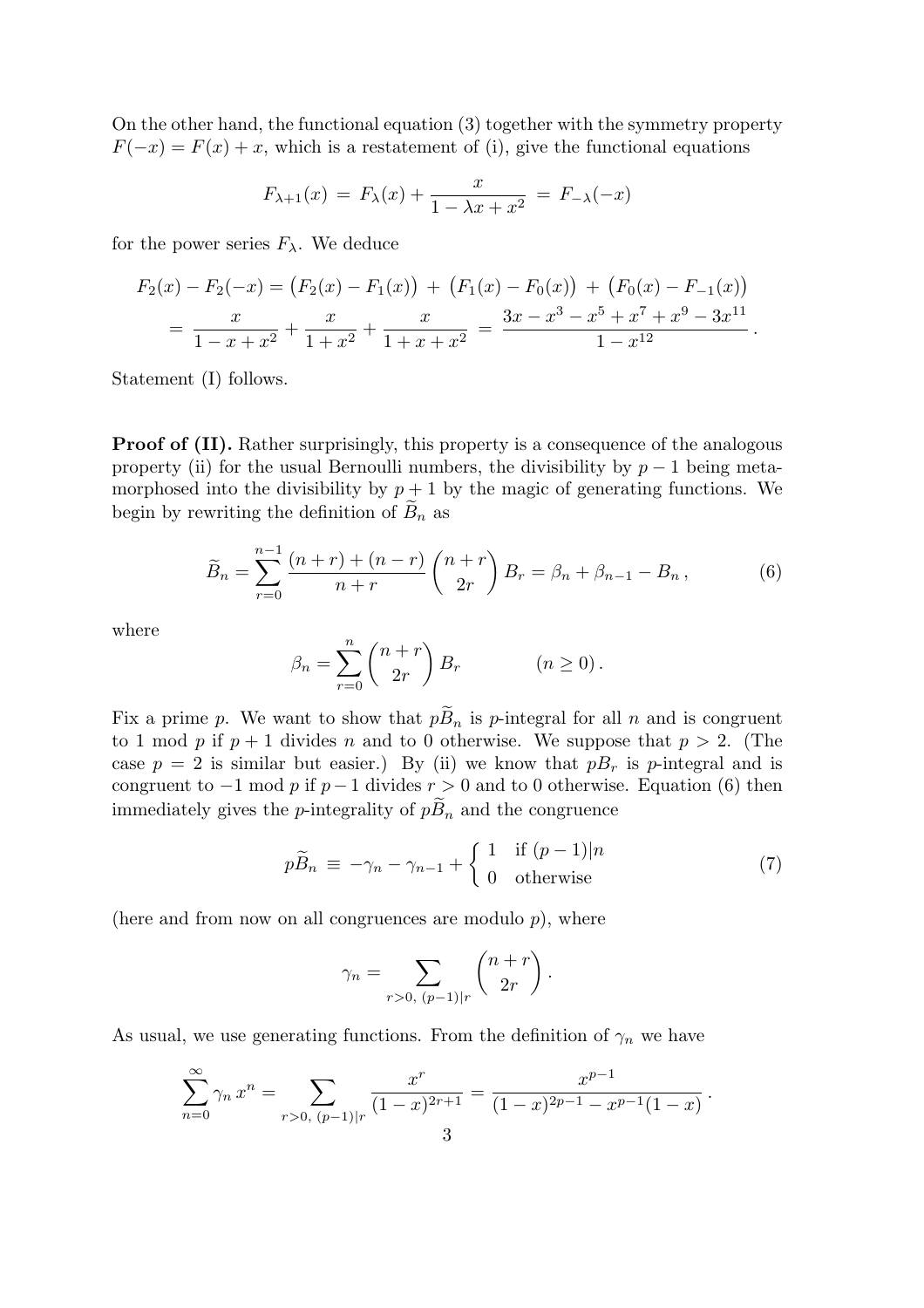Hence (7) gives

$$
\sum_{n>0} p\widetilde{B}_n x^n \equiv -(1+x) \sum_{n=0}^{\infty} \gamma_n x^n + \frac{x^{p-1}}{1-x^{p-1}}
$$
  

$$
\equiv -(1+x) \frac{x^{p-1}(1-x)}{(1-x^p)^2 - x^{p-1}(1-x)^2} + \frac{x^{p-1}}{1-x^{p-1}}.
$$

The expression on the right simplifies to  $\frac{x^{p+1}}{1-x^p}$  $1 - x$  $\frac{p+1}{p+1}$ , completing the proof.

**Proof of (III).** As in the proofs of (I) and (II), we deduce property (III) from its classical Bernoulli analogue. Suppose *n* is even and large. Then for  $r = n - k$  with k fixed (and even) we have

$$
\binom{2n+r}{2r} \frac{B_r}{2n+r} = \frac{(-1)^{n/2-1}(n-1)!}{(2\pi)^n} \left( \frac{(-1)^{k/2}(4\pi)^k}{k!} + O\left(\frac{1}{n}\right) \right),
$$
  

$$
(-1)^{k/2}(4\pi)^k
$$

and since  $\sum \frac{(-1)^{k/2} (4\pi)^k}{k}$  $k!$  $= cos(4\pi) = 1$  this gives the asymptotic formula in (III). The same argument in conjunction with the binomial coefficient identity

$$
\binom{2n+r}{2r} \frac{1}{2n+r} = \frac{1}{2r!} \sum_{0 \le h \le k/2} \frac{(-1)^h 2^{k-2h} (n-h-1)!}{h!(k-2h)!} \qquad (r=n-k)
$$

(which holds because both sides express the coefficient of  $x^k$  in  $(1-2x+x^2)^{-r}/2r$ ) lets us replace the asymptotic formula for  $B_n^*$  by the full asymptotic expansion

$$
(-1)^{n/2-1}B_n^* \sim \sum_{h\geq 0} \frac{(n-h-1)!}{h!} (2\pi)^{-n+2h}.
$$

Consulting standard reference works, we discover that the expression on the right is also the asymptotic development of  $-\pi Y_n(4\pi)$ , since  $Y_n$  is defined by

$$
-\pi Y_n(2x) = \sum_{h=0}^{n-1} \frac{(n-h-1)!}{h!} x^{-n+2h} + \sum_{h=0}^{\infty} (c_h + c_{n+h} - 2\log x) \frac{(-1)^h x^{2h+h}}{h!(n+h)!}
$$

with  $c_h = 1 + \frac{1}{2} + \cdots + \frac{1}{h} - \gamma = O(\log h)$ . (Cf. [1], 7.2(32).) This proves the second assertion in (III), though without any estimate of the error.

Here are a few numerical values to illustrate the accuracy of the two approximations for  $B_n^*$  in (III) :

| $\,n$               | 20      | 30          | 50                                   |
|---------------------|---------|-------------|--------------------------------------|
| $(n-1)!(2\pi)^{-n}$ | 13.228  | 10026347.89 | $0.75008667460769577 \times 10^{23}$ |
| $-\pi Y_n(4\pi)$    | 122.319 | 40532569.11 | $1.69052138468088825 \times 10^{23}$ |
| $(-1)^{n/2-1}B_n^*$ | 121.868 | 40532573.81 | $1.69052138468090709 \times 10^{23}$ |

The poorness of the approximations in the first row is explained by the above asymptotic expansion, which shows that the ratio of  $|B_n^*|$  to  $(n-1)!(2\pi)^{-n}$  is  $1 + Cn^{-1} + O(n^{-2})$  with  $C = 4\pi^2 \approx 40$ .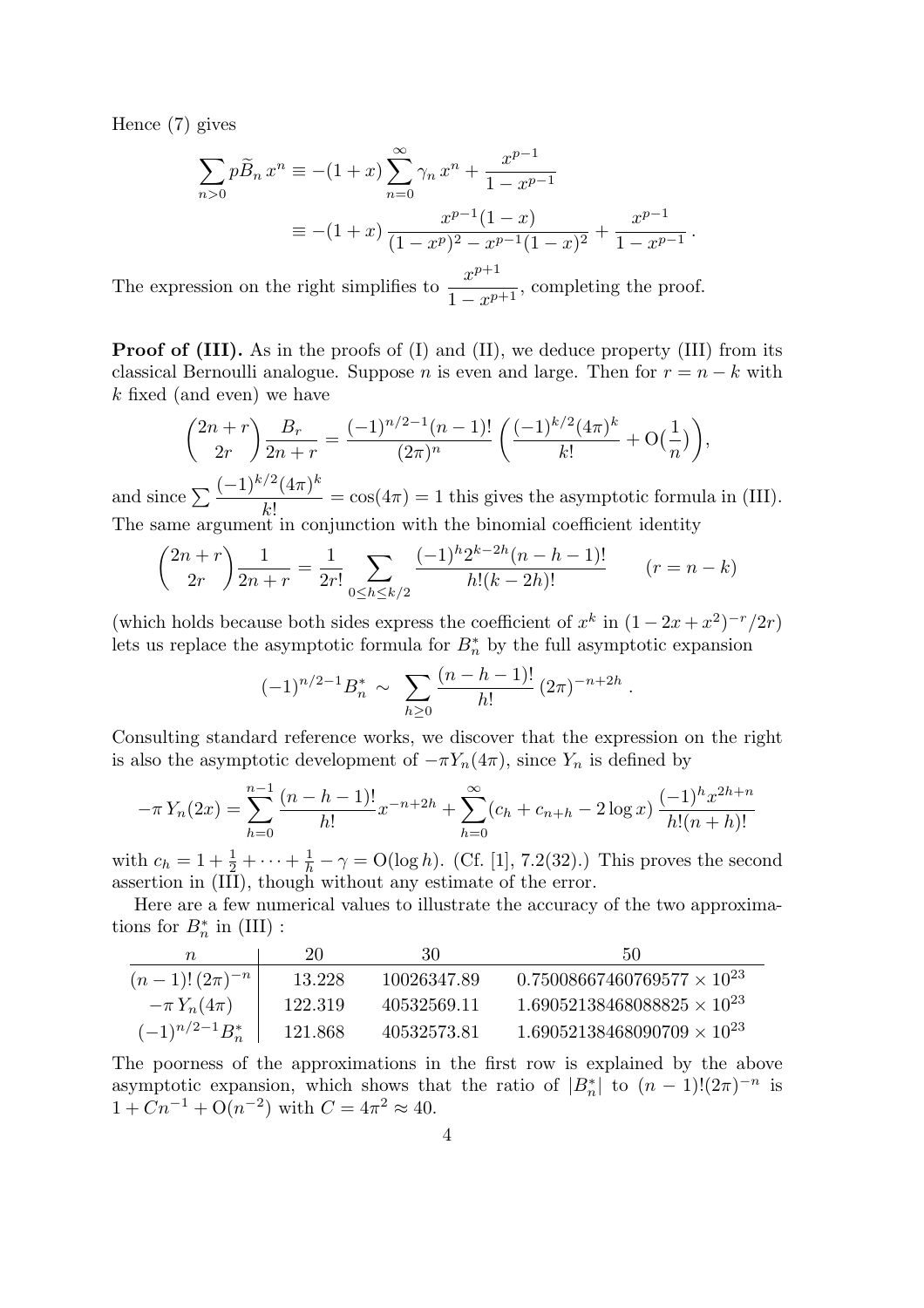An exact formula. In the case of the usual Bernoulli numbers, the rough asymptotic formula (iii) can be replaced by the exact formula

$$
B_n = \frac{(-1)^{n/2 - 1} n!}{2^{n-1} \pi^n} \left( 1 + \frac{1}{2^n} + \frac{1}{3^n} + \dots \right) \qquad (n > 0, n \text{ even}) \qquad (8)
$$

due to Euler. It is reasonable to look for a corresponding exact formula for  $B_n^*$ .

We start with numerical data. From the table above we have  $B_{50}^* + \pi Y_{50}(4\pi) \approx$  $1,884 \times 10^9$ , the exact value being  $1884415006.56...$  Guessing that this difference might be related to the value  $-\pi Y_{50}(8\pi)$ , we compute this latter number, which turns out to be  $1884414704.76...$ , suggesting that we are on the right track. Going one step further, we find that the difference  $B_{50}^* + \pi Y_{50}(4\pi) + \pi Y_{50}(8\pi)$ equals  $301.79\dots$ , rather close to the value  $-\pi Y_{50}(12\pi) = 300.89\dots$ . This suggests that  $B_n^*$  might be very well approximated by, or even equal to, the number  $U_n = \sum_{\ell=1}^{\infty} (-1)^{n/2} \pi Y_n(4\pi \ell)$ . However, this sum diverges, since  $(-1)^{n/2} \pi Y_n(4\pi \ell)$ behaves like  $-\frac{1}{2}$  $\frac{1}{2}\ell^{-1/2}$  for  $\ell$  large, so we must renormalize it, setting

$$
U_n := \sum_{\ell=1}^{\infty} \left( (-1)^{n/2} \pi Y_n(4\pi \ell) + \frac{1}{2\sqrt{\ell}} \right) - \frac{1}{2} \zeta\left(\frac{1}{2}\right). \tag{9}
$$

The series converges only like  $\sum \ell^{-3/2}$ , but can be replaced by the expression

$$
U_n = \sum_{\ell=1}^{\infty} \left( (-1)^{n/2} \pi Y_n(4\pi \ell) + \sum_{k=0}^{K} \frac{c_{n,k}}{\ell^{k+1/2}} \right) - \sum_{k=0}^{K} c_{n,k} \zeta(k + \frac{1}{2}),
$$
  

$$
c_{n,k} = \frac{(-1)^{\left[\frac{k+1}{2}\right]}}{2(8\pi)^k k!} (n + k - \frac{1}{2})(n + k - \frac{3}{2}) \cdots (n - k + \frac{1}{2})
$$

for any  $K \geq 0$ , where the  $\ell$ th term is  $O(\ell^{-K-3/2})$ , so the numerical value of  $U_n$  can be computed easily. Comparing it with  $B_n^*$ , we find the following table:

| n  | $B_n^* - U_n$   |
|----|-----------------|
| 2  | -0.886968175... |
| 4  | -1.988273972... |
| 10 | -4.999969846... |
| 30 | -15 + 1.292...  |
| 50 | -25 + 5.646...  |

suggesting a formula of the form

$$
B_n^* + \frac{n}{2} = U_n + \varepsilon_n \qquad (n > 0, \ n \text{ even}), \tag{10}
$$

where  $\varepsilon_n$  is positive and goes to 0 rapidly as n tends to infinity. (Notice that the quantity  $B_n^* + n/2$  occurring on the left is given by the same expression as in (2), but with  $B_r$  replaced by  $(-1)^r B_r$ .) We now prove this and give an exact formula for the error term  $\varepsilon_n$ .

(IV) Define  $B_n^*$  by (2) and  $U_n$  by (9). Then equation (10) holds with

$$
\varepsilon_n = \sum_{k=1}^{\infty} \frac{1}{\sqrt{k(k+4)}} \left( \frac{\sqrt{k} + \sqrt{k+4}}{2} \right)^{-2n} \sim \frac{1}{\sqrt{5}} \left( \frac{3 + \sqrt{5}}{2} \right)^{-n} . \tag{11}
$$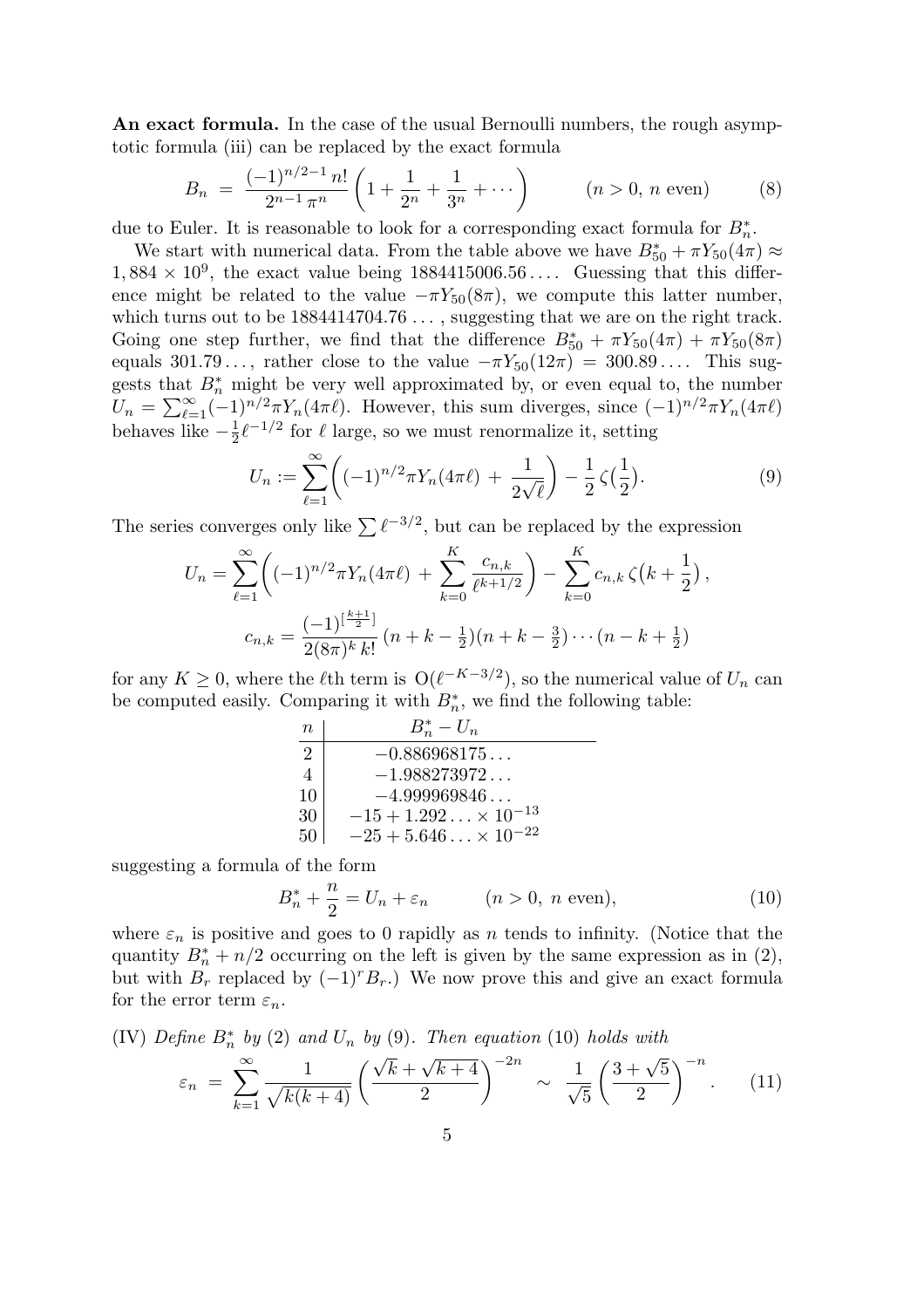**Proof of (IV).** Using the relation (8) between Bernoulli numbers and zeta values, we find

$$
B_n^* = \frac{1}{n} - \frac{n}{4} - \sum_{\substack{2 \le r \le n \\ r \text{ even}}} {n+r-1 \choose 2r-1} \frac{(r-1)!}{(2\pi i)^r} \zeta(r)
$$

and hence

$$
B_n^* - U_n = \frac{1}{n} - \frac{n}{4} + \frac{1}{2}\zeta(\frac{1}{2}) + \sum_{\ell=1}^{\infty} b_{n,\ell},
$$
\n(12)

.

where

$$
b_{n,\ell} := (-1)^{n/2-1} \pi Y_n(4\pi \ell) - \sum_{\substack{2 \le r \le n \\ r \text{ even}}} {n+r-1 \choose 2r-1} \frac{(r-1)!}{(2\pi i \ell)^r} - \frac{1}{2\sqrt{\ell}}
$$

On the other hand, standard formulas for Bessel functions (cf. [1], 7.2(15) and 7.3(16)) give

$$
(-1)^{n/2-1}\pi Y_n(x) = 2\Re\big(K_n(ix)\big)
$$
  
=  $\frac{\sqrt{\pi/2}}{\Gamma(n+\frac{1}{2})}\int_0^\infty \frac{e^{-ix}(t/2+ix)^{n-\frac{1}{2}}+e^{ix}(t/2-ix)^{n-\frac{1}{2}}}{(ix)^n}e^{-t}t^{n-\frac{1}{2}}dt$ 

for n even and positive, and hence, after some simple manipulations, the formula

$$
b_{n,\ell} = \frac{2\,\Gamma\left(\frac{1}{2}\right)}{\Gamma\left(n+\frac{1}{2}\right)} \int_0^\infty t^{n-1} \, e^{-t} \left(f_n\left(\frac{8\pi\ell}{t}\right) - \frac{1}{4} \sqrt{\frac{t}{\pi\ell}}\right) dt \tag{13}
$$

where  $f_n(x)$  is defined for  $x > 0$  by

$$
f_n(x) = \frac{(1+ix)^{n-\frac{1}{2}} + (1-ix)^{n-\frac{1}{2}}}{2(ix)^n} - \sum_{\substack{2 \le r \le n \\ r \text{ even}}} {n-\frac{1}{2} \choose n-r} (ix)^{-r}.
$$

Note that  $f(x) = (2x)^{-1/2} + O(x^{-3/2})$  as  $x \to \infty$ , so that  $b_{n,\ell} = O(\ell^{-3/2})$ , as we already know. Clearly  $f_n(x)$  extends to  $\mathbb{C}^0 := \mathbb{C} \setminus (-i\infty, -i] \setminus [i, i\infty)$  as an even holomorphic function, and the binomial theorem gives the Taylor expansion

$$
f_n(x) = \sum_{r \ge 0} (-1)^r \binom{n - \frac{1}{2}}{n + 2r} x^{2r} \qquad (|x| < 1).
$$

The beta integral identity

$$
\binom{n-\frac{1}{2}}{n+2r} = \frac{1}{\pi} \frac{\Gamma(n+\frac{1}{2})\Gamma(2r+\frac{1}{2})}{\Gamma(n+2r+1)} = \frac{1}{\pi} \int_0^1 u^{2r-\frac{1}{2}} (1-u)^{n-\frac{1}{2}} du
$$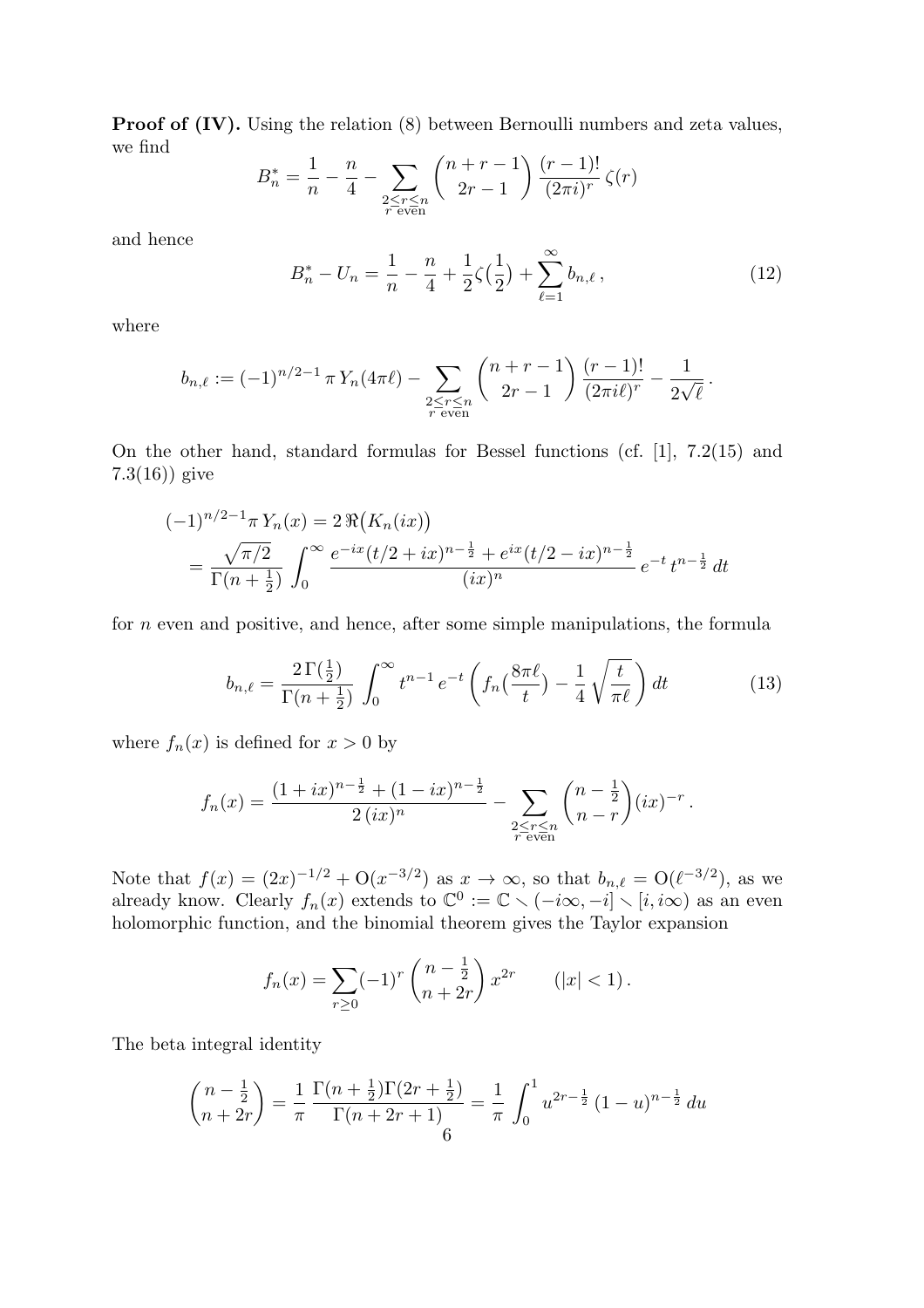now gives the integral representation

$$
f_n(x) = \frac{1}{\pi} \int_0^1 \frac{u^{-\frac{1}{2}} (1 - u)^{n - \frac{1}{2}}}{1 + x^2 u^2} du
$$

for  $|x| < 1$ , and by analytic continuation this holds for all  $x \in \mathbb{C}^0$ . Consider the more general integral

$$
f_n(x,s) = \frac{1}{\pi} \int_0^1 \frac{u^{s-1}(1-u)^{n-\frac{1}{2}}}{1+x^2u^2} du \qquad (x \in \mathbb{C}^0, \ s \in \mathbb{C}, \ 0 < \Re(s) < 2),
$$

so that  $f_n(x) = f_n(x, \frac{1}{2})$ . It can be estimated for large x by

$$
f_n(x,s) = \frac{1}{\pi} \int_0^\infty \frac{u^{s-1} du}{1 + x^2 u^2} + \mathcal{O}(x^{-s-1}) = \frac{x^{-s}}{2 \sin(\pi s/2)} + \mathcal{O}(x^{-s-1}).
$$

In particular,  $\sum_{\ell} f_n(\ell x, s)$  converges for  $\Re(s) > 1$  and all  $x > 0$ , and using the Poisson summation identity

$$
\sum_{\ell=-\infty}^{\infty} \frac{1}{1+\ell^2 t^2} = \frac{\pi/t}{\tanh \pi/t} = \frac{\pi}{t} \left( 1 + 2 \sum_{k=1}^{\infty} e^{-2\pi k/t} \right) \qquad (t > 0)
$$

we find

$$
\sum_{\ell=-\infty}^{\infty} f_n(\ell x, s) = \frac{1}{x} \left( \frac{\Gamma(s-1)\Gamma(n+\frac{1}{2})}{\Gamma(s+n-\frac{1}{2})} + 2 \sum_{k=1}^{\infty} \int_0^1 u^{s-2} (1-u)^{n-\frac{1}{2}} e^{-2\pi k/xu} du \right)
$$

for  $\Re(s) > 1$ . Writing the left-hand side of this identity as

$$
f_n(0,s)
$$
 +  $\sum_{\ell=1}^{\infty} \left( 2f_n(\ell x,s) - \frac{(\ell x)^{-s}}{\sin(\pi s/2)} \right) + \frac{\zeta(s) x^{-s}}{\sin(\pi s/2)}$ 

gives its analytic continuation to  $\Re(s) > 0$ , and setting  $s =$ 1 2  $, x =$  $8\pi$ t we obtain

$$
\sum_{\ell=1}^{\infty} \left( f_n \left( \frac{8\pi\ell}{t} \right) - \frac{1}{4} \sqrt{\frac{t}{\pi\ell}} \right) = -\frac{\Gamma(n+\frac{1}{2})}{8\Gamma(\frac{1}{2})\Gamma(n)} t - \frac{\zeta(\frac{1}{2})}{4\sqrt{\pi}} t^{\frac{1}{2}} - \frac{\Gamma(n+\frac{1}{2})}{2\Gamma(\frac{1}{2})\Gamma(n+1)} + \frac{t}{8\pi} \sum_{k=1}^{\infty} \int_0^1 u^{-\frac{3}{2}} (1-u)^{n-\frac{1}{2}} e^{-kt/4u} du.
$$

Combining this with  $(13)$  and performing the integrations over t we get

$$
\sum_{\ell=1}^{\infty} b_{n,\ell} = -\frac{n}{4} - \frac{\zeta(\frac{1}{2})}{2} - \frac{1}{n} + \frac{\Gamma(n+1)}{4\Gamma(\frac{1}{2})\Gamma(n+\frac{1}{2})} \sum_{k=1}^{\infty} \int_0^1 \frac{u^{-\frac{3}{2}} (1-u)^{n-\frac{1}{2}}}{(1+k/4u)^{n+1}} du.
$$

The desired result now follows by inserting this into (12) and using the identity

$$
\frac{\Gamma(n+1)}{4\Gamma(\frac{1}{2})\Gamma(n+\frac{1}{2})}\int_0^1\frac{u^{-\frac{3}{2}}(1-u)^{n-\frac{1}{2}}}{(1+k/4u)^{n+1}}\,du=\frac{1}{\sqrt{k(k+4)}}\left(\frac{\sqrt{k}+\sqrt{k+4}}{2}\right)^{-2n},
$$

which can be proved either from standard hypergeometric formulas or by expanding both sides as power series in  $1/k$  for  $k > 4$  and then using analytic continuation.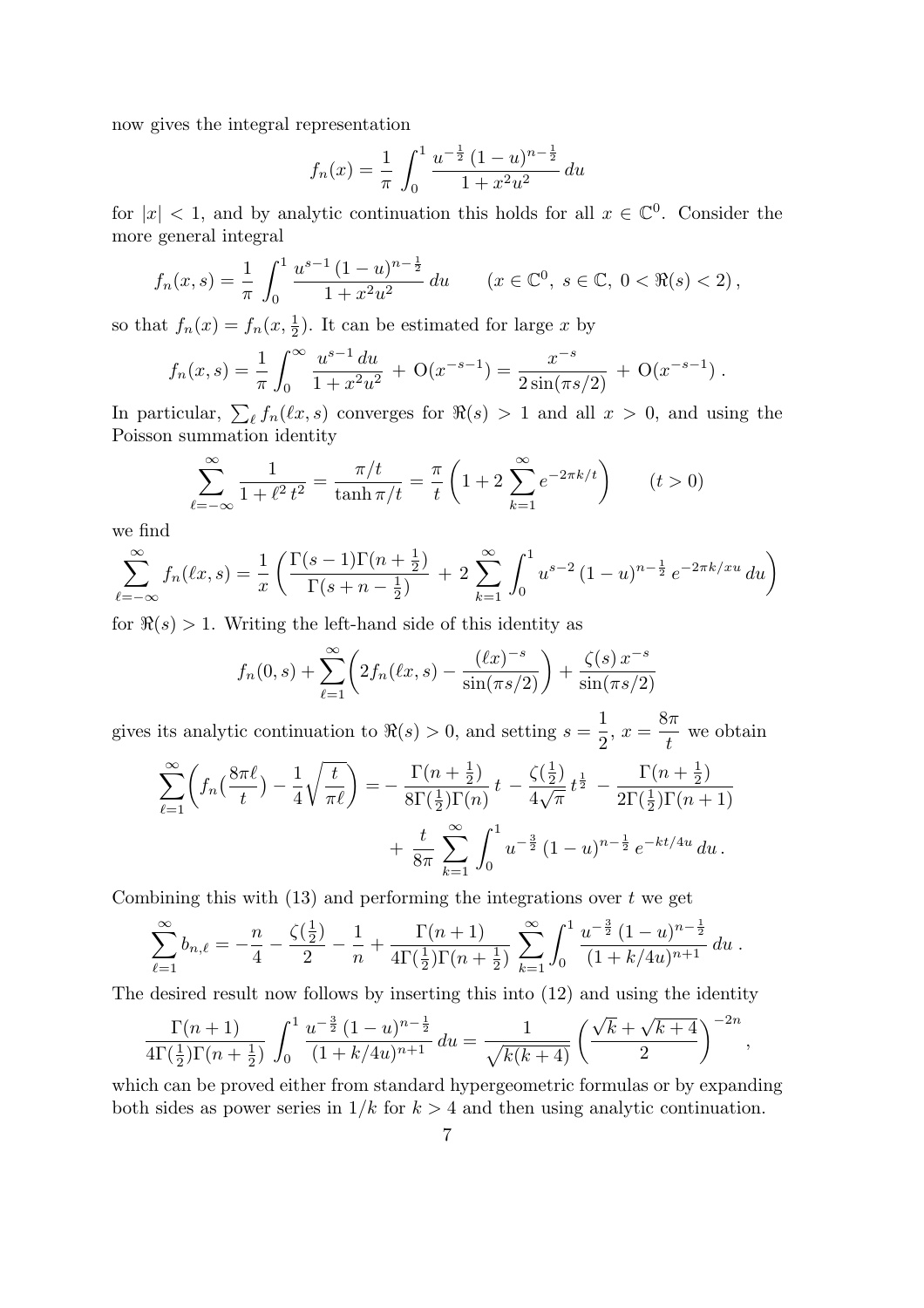Remarks. We end this paper with a number of remarks.

1. The formula given in (i), which can be rewritten in the form

$$
B_n^* = \frac{1}{2} \left( \frac{-3}{n} \right) + \frac{1}{4} \left( \frac{-4}{n} \right) \qquad (n \text{ odd}),
$$

occurred originally in [4] in the context of the Eichler-Selberg trace formula for the traces of the Hecke operator  $T_{\ell}$  acting on modular forms on  $SL_2(\mathbb{Z})$ . The method of proof there gave a formula for these traces which had a somewhat different form from the classical one, and in particular involved Bernoulli numbers. The specialization of the formula to the case  $\ell = 1$  gave the dimension of  $M_k(SL_2(\mathbb{Z}))$  in terms of  $B_{k-1}^*$ , and the equality of this expression with the standard dimension formula required the periodicity property (I).

2. The same idea as was used to prove (I) leads to another simple expression for the modified Bernoulli numbers  $B_n^*$ . Specifically, from

$$
F_2(x) = F_0(x) + \frac{x}{1 - x + x^2} + \frac{x}{1 + x^2}
$$

and the binomial formula we get the identity

$$
2B_{2n}^* = \left(\frac{-3}{n}\right) + \sum_{r=0}^n (-1)^{n+r} \binom{n+r}{2r} \frac{B_{2r}}{n+r},
$$

whose second term has a pleasing similarity to the original formula (2) defining  $B_n^*$ .

3. Next, we mention that the definition (2) can also be inverted to express the ordinary Bernoulli numbers in terms of the modified ones, should we for any reason wish to do so. Indeed, from  $(5)$  we have

$$
\sum_{n=1}^{\infty} \frac{B_n}{n} x^n = 2 \log \left( \frac{\sqrt{1+4x}-1}{2x} \right) + 2 \sum_{r=1}^{\infty} B_r^* \left( \frac{1+2x-\sqrt{1+4x}}{2x} \right)^r,
$$

and comparing coefficients of  $B_n$  we get

$$
B_n = (-1)^n \binom{2n}{n} + 2 \sum_{r=1}^n (-1)^{n-r} r \binom{2n}{n-r} B_r^*.
$$

4. Finally, we mention that there are (at least) two ways of calculating Bernoulli numbers which are faster than the standard recursion (4). The first is due to M. Kaneko [3]. The second I noticed myself, but Kaneko has informed me that it is in fact a classical identity going back to Kronecker. (See [2] for a historical survey.) Nevertheless, these formulas are both pretty and useful, so for the sake of popularization we reproduce them here.